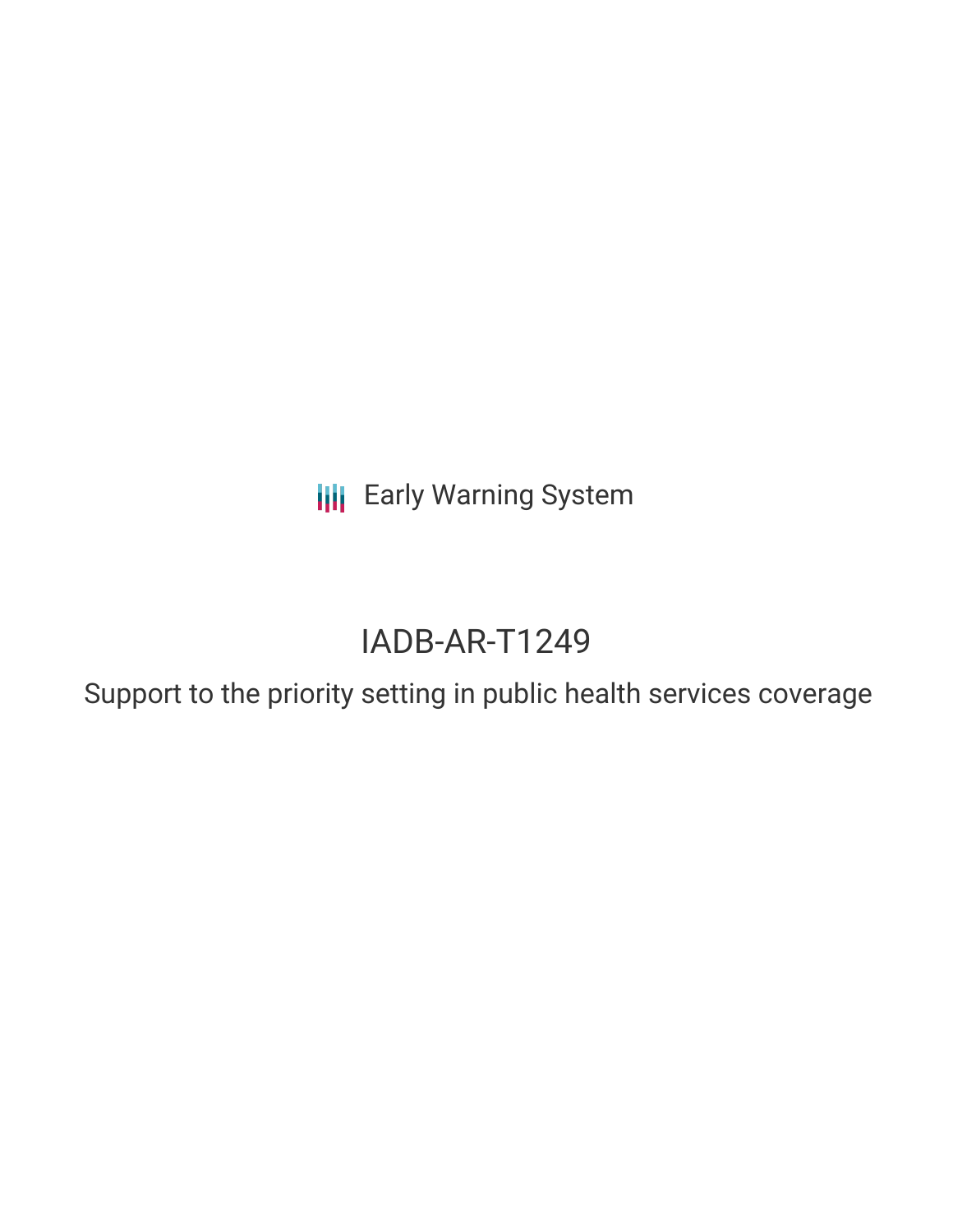

# **Quick Facts**

| <b>Countries</b>               | Argentina                              |
|--------------------------------|----------------------------------------|
| <b>Financial Institutions</b>  | Inter-American Development Bank (IADB) |
| <b>Status</b>                  | Active                                 |
| <b>Bank Risk Rating</b>        | C                                      |
| <b>Voting Date</b>             | 2020-11-23                             |
| <b>Borrower</b>                | Government of Argentina                |
| <b>Sectors</b>                 | <b>Technical Cooperation</b>           |
| <b>Investment Type(s)</b>      | Grant                                  |
| <b>Investment Amount (USD)</b> | $$0.35$ million                        |
| <b>Grant Amount (USD)</b>      | $$0.35$ million                        |
| <b>Project Cost (USD)</b>      | $$0.35$ million                        |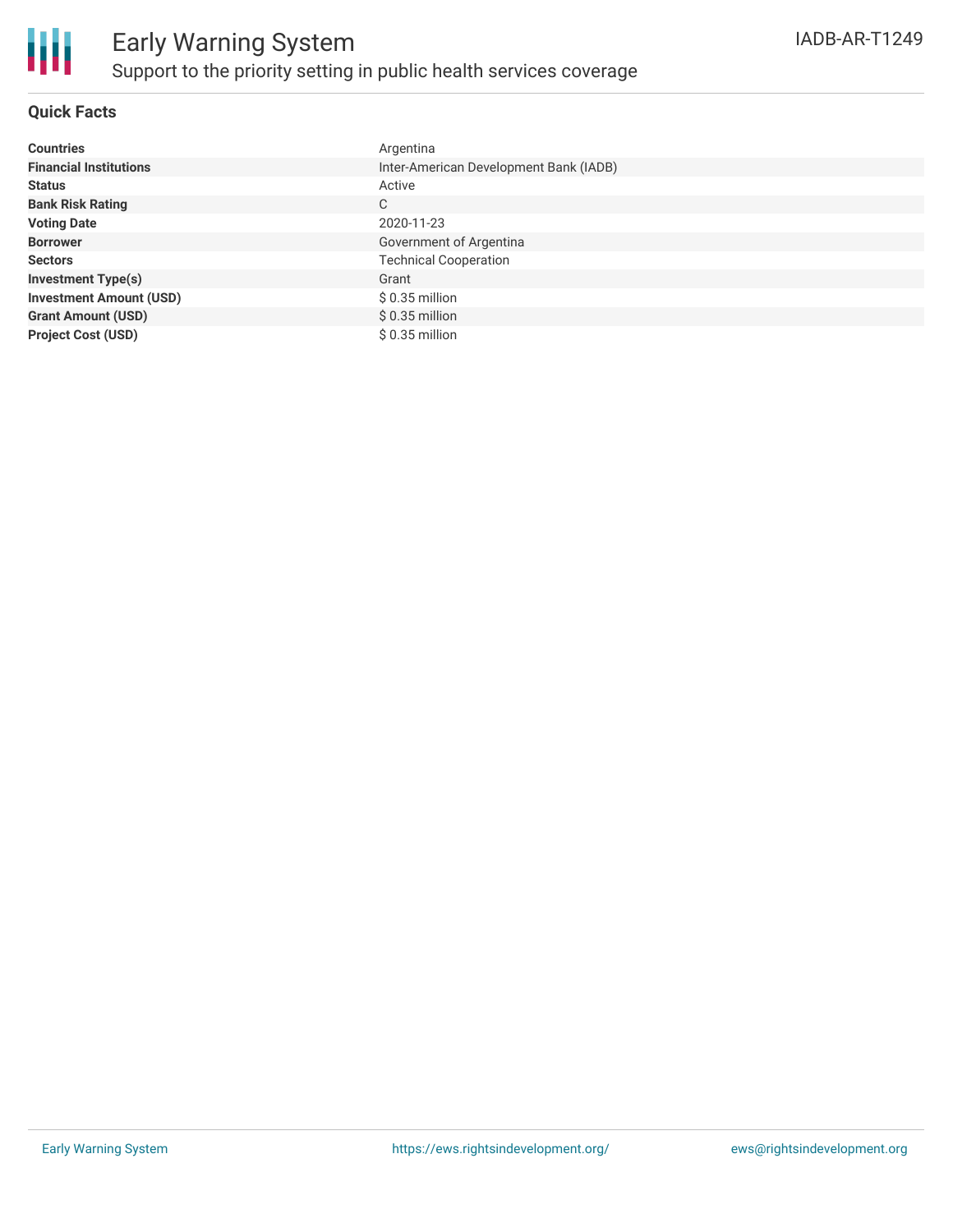

# **Project Description**

According to the bank´s website, the objective of the project is to contribute to the strengthening of priority setting in public health services coverage to improve equity, efficiency, and financial protection of the health system in Argentina.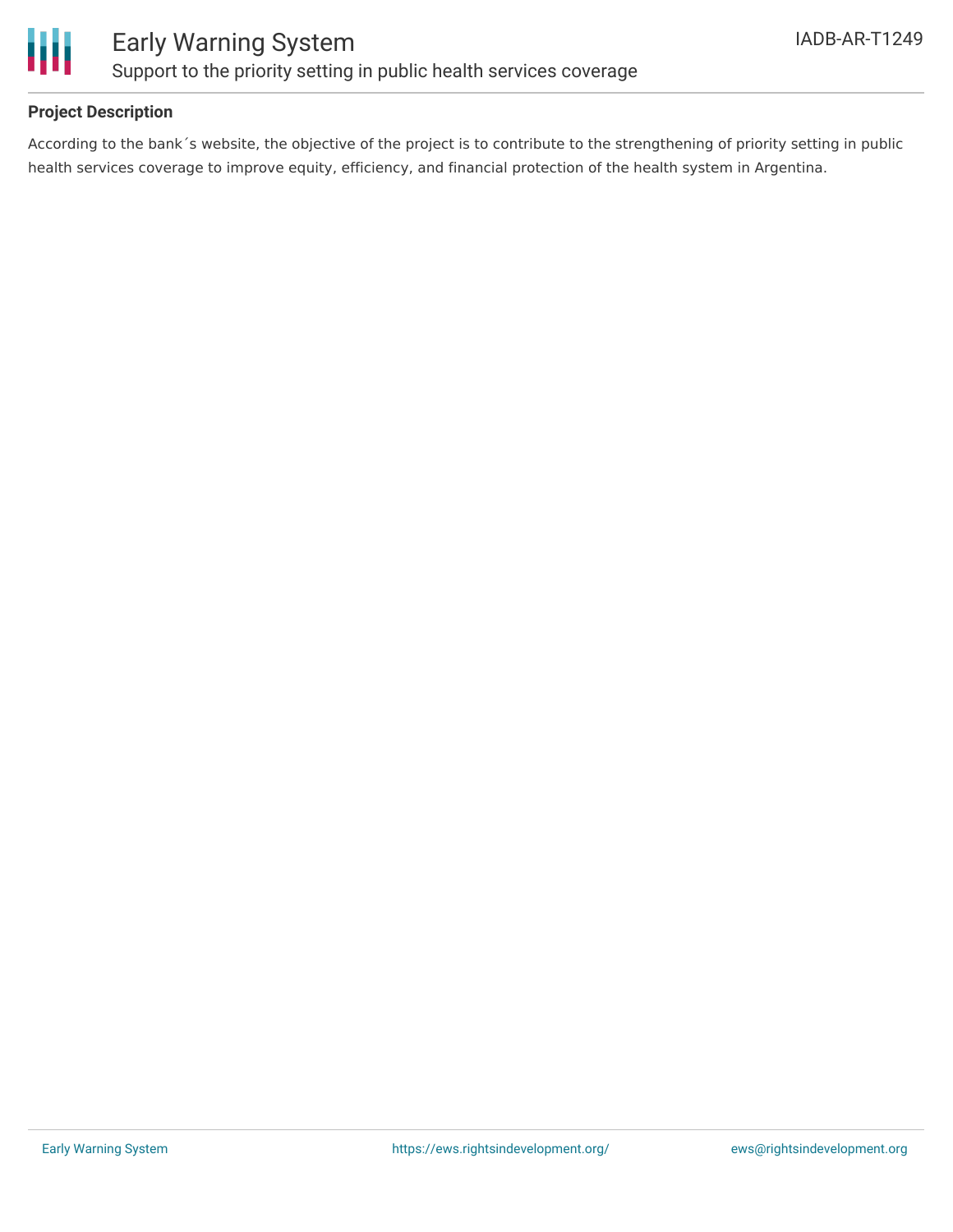

#### **Investment Description**

• Inter-American Development Bank (IADB)

no investment description at the time of the snapshot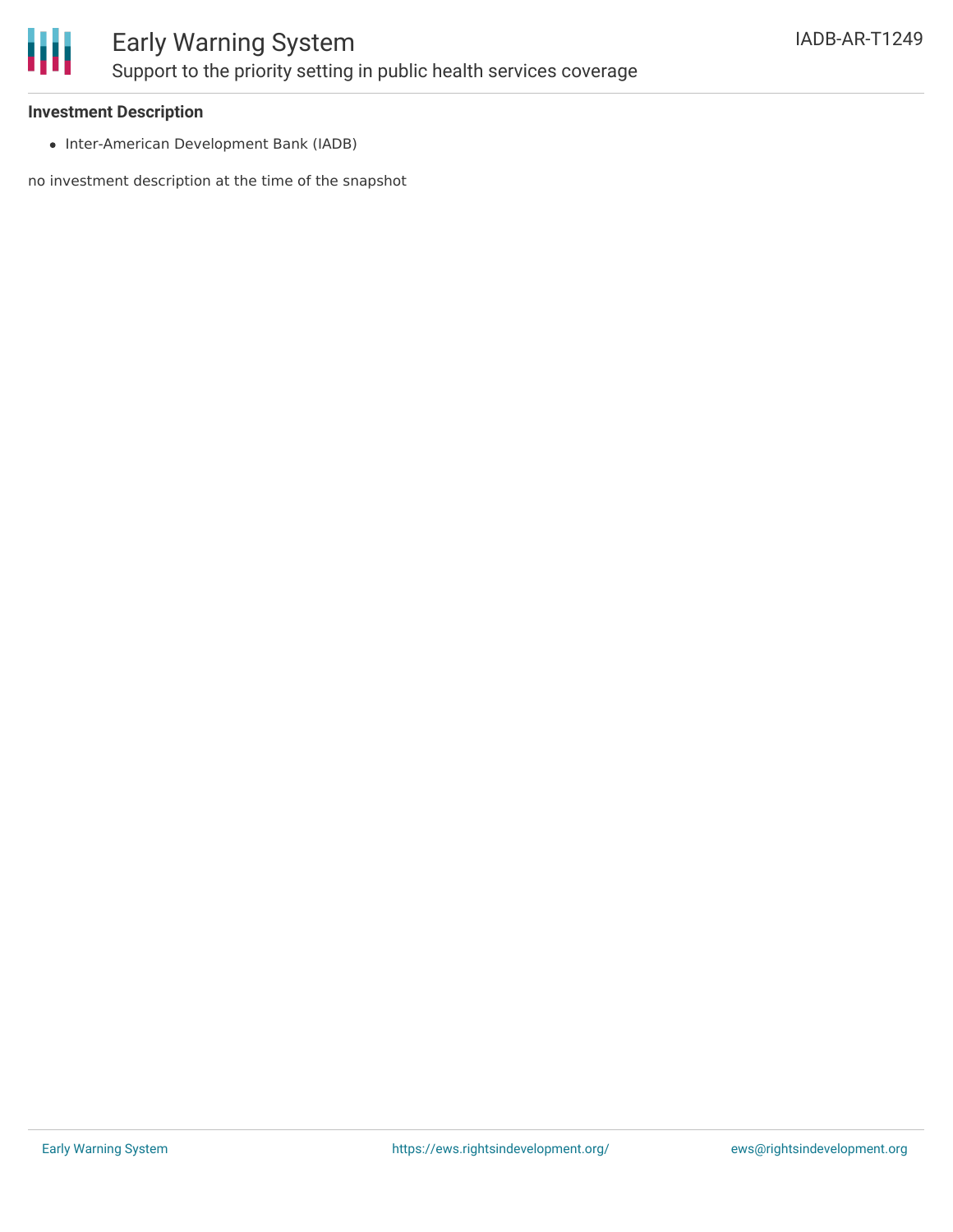# **Contact Information**

#### ACCOUNTABILITY MECHANISM OF IADB

The Independent Consultation and Investigation Mechanism (MICI) is the independent complaint mechanism and fact-finding body for people who have been or are likely to be adversely affected by an Inter-American Development Bank (IDB) or Inter-American Investment Corporation (IIC)-funded project. If you submit a complaint to MICI, they may assist you in addressing the problems you raised through a dispute-resolution process with those implementing the project and/or through an investigation to assess whether the IDB or IIC is following its own policies for preventing or mitigating harm to people or the environment. You can submit a complaint by sending an email to MICI@iadb.org. You can learn more about the MICI and how to file a complaint at http://www.iadb.org/en/mici/mici,1752.html (in English) or http://www.iadb.org/es/mici/mici,1752.html (Spanish).